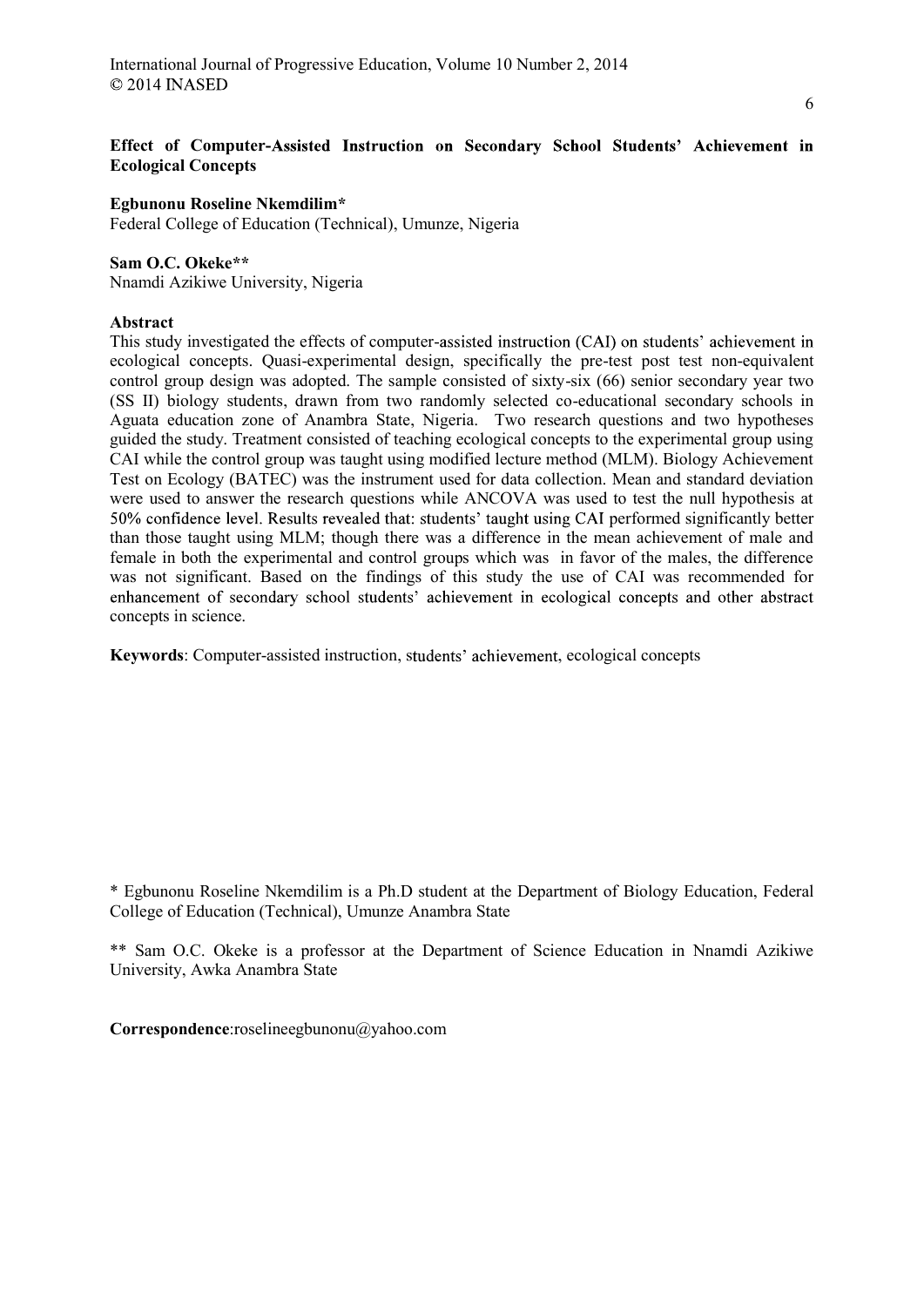### Introduction

Ecology is one of the branches of biology that deals with the study of plants and animals in relation to their environment. Ige (2001) conceptualized it as a subject that provides knowledge and understanding of the mechanism of change brought about by the interaction of the living things and its effects on their external environment. Ecology also gives us the basis for predicting, preventing and remedying pollution. It helps us to understand the likely consequences of massive environmental intervention, like in the construction of dams or diversion of rivers and difficulties arising from the stress of modern day life.

Despite the importance of ecology in national development available records from the West African Examination Council (WAEC, 2003 & 2007) on senior secondary school students' achievement in biology was very poor because of poor grasp of ecological concepts. According to WAEC Chief Examiners reports, in 2003, students were asked in ecology to state five important uses of water to organism in the rainforest. In stating the uses, most candidates wrote on the uses of water to man example cooking, drinking etc. Rather than necessary for photosynthesis, essential for plant turgidity ,maintaining body temperature. Also in 2007 WAEC question, biology students were asked to describe three ways each by which animals in Arid habitat are adapted to drought and high temperature. The Chief Examiner report shows that students wrote wrong answers.

The National Policy of Education (FRN, 2004) states that no educational system can rise above the quality of its teachers. Inline with the above, Besong and Obo (2003) observed that the method adopted by the teacher may promote or hinder learning. Some authors including Ali (1998) had stressed that the main cause of poor achievement in science in Nigeria results from the application of ineffective methods in science teaching, among other factors. Shymanasky (1992) also observed that one problem long recognized with traditional science teaching is the lack of integration of content and pedagogical components, as teachers too easily get caught up in "covering" material and degenerate to lecturing or to getting ideas "across". According to Esomonu (1998) there should be continuous interaction between the teacher and the pupils during lecture method so as minimize boredom. In line with the above, the researchers used modified lecture method (MLM) in teaching the control group during this study. MLM involved the use of examples, instructional materials, illustrations, demonstration and clarification of concepts. To address the unhealthy situation of poor achievement in science, research is constantly providing new methods for educators to use, and technology has developed many kinds of tools ideally suited for instructional needs. Examples include: the use of inquiry, process-based approaches, analogy and cooperative learning (Egbunonu, 2012). All these methods mentioned above have been found in the past to improve students' achievement in sciences, yet students continue to record poor performance in ecology. This poor achievement rate calls for better methods of teaching and learning. However, in this age of ICT research attention has turned to ways of bringing computers into teaching and learning in science classrooms. According to Egbunonu the introduction of computer has brought less waste and new applications in almost every field. Currently its greatest use in education is computer-Assisted Instruction (CAI) which according to Umaru (2003), Ojeme and Umendu (2004) is "a program of instructional materials presented by means of a computer or computer system. Similarly, Onyemechara (2007) and Onuba (2001) described CAI as the use of computer to store a vest amount of materials and to present them in various audio-visual modes to students. In computer-assisted instruction, the material to be learned is programmed into computer software. The teacher inserts the software into the computer for individualized study or divides students into groups for instruction (Olibie, 2002). The computer then presents the materials to the students in a variety of formats including sound, text and video with ample grammatical rules and exercises. As the students tackle such exercise the computer points out their errors to them and offers suggestions for help. It is the type of teaching in which the computer acts as tutor to the students. In line with the above statement, Onyemechara (2007) said that computer programs are interactive and can illustrate a concept through attractive animation, sound and demonstration. They allow students to progress at their own pace and work individually or solve problems in group. Computers provide immediate feedback. The computer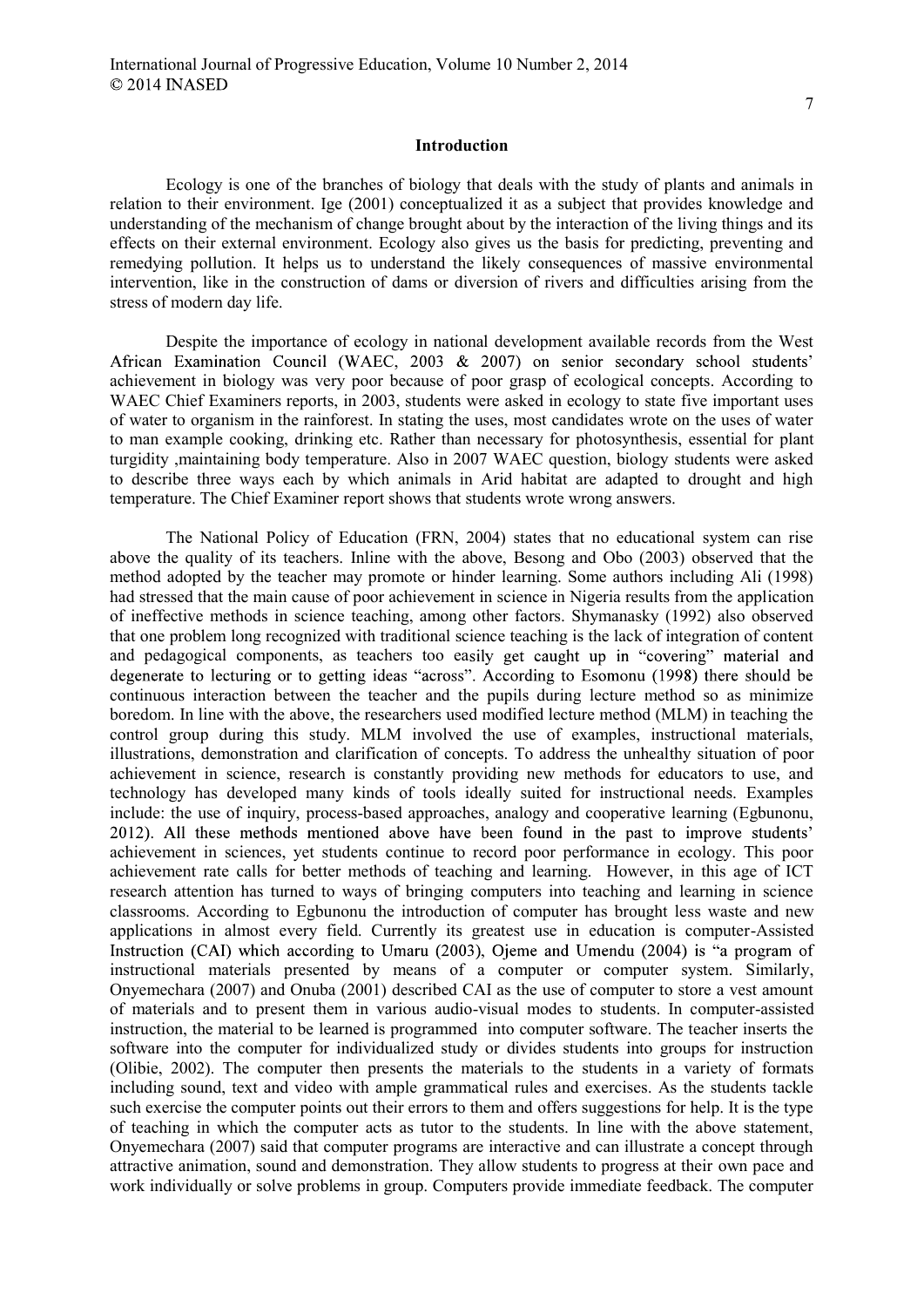"talk" to the students by displaying messages on the screen and the students "talks" to the computer by typing his/her message through the keyboard. If the answer is not correct, the program shows the student how to correctly answer the question. This is only possible, according to Akuneme (2004) if the student has a prior knowledge of how to operate a computer so that it can display a particular subject matter and offers his/her tutorials on it.

A number of authors have identified gender as a significant factor responsible for differential achievement in the sciences among students. Papert  $(1992)$  in his work title "mind-storms: Children, computer and powerful ideas" suggested that males and females are every likely to respond differentially to computer-assisted instruction. But Wright (1993) argued against the speculations of Papert and stressed that since computer programmes lack specific gender attributes it would be very unlikely that male and female learners will vary in their response to computer assisted instructions. These arguments about the efficacy of CAI tend to generate some doubts as to whether it should be recommended for use in secondary schools or not. Before adequate recommendations on the appropriate model to be adopted for instruction will be made, there ought to be evidence of empirical research on the effect of the model on the achievement of the learner.

Some studies which tested the contention of the facilitative effect of CAI have produced positive findings. For instance, in engaging a sample of senior secondary two (SS II) students, Onyemechara (2007) found that the experimental classes which received instruction using CAI demonstrated superiority over control group in the post-test scores in mathematics. Kinzie, Larsen, Burch and Boker (1996) also found that CAI improved significantly biology students' achievement on frog dissection.

Empirical review as presented in this work indicates that a lot of research have been carried out on the effect of CAI in teachings science in recent times, but not much findings have been recorded in biology in general and ecology in particular. The paucity of CAI research finding in biology may be as a result of large number of students offering the course in secondary schools compared to the number of computers in the schools (Egbunonu, 2012). More so, there are a number of inconsistencies in the findings of the researchers, some reported that CAI enhanced achievements while others reported that CAI had no effect (Olikeze, 1999). No wonder, Holl (2011) advocated more research on the effect of CAI upon which to base firm conclusions about its advantages and disadvantages. This may be because; there are still many variables to be examined to ensure that the advantages of CAI more compared with its disadvantages. Hence, there is need to find out the effects of CAI on students achievement in ecological concepts.

### Research Questions

The following research questions guided the study

- 1. What is the difference in the mean achievement scores of students taught ecological concepts using CAI and those taught using modified lecture method (MLM)?
- 2. What are the comparative effects of the teaching methods (CAI and MLM) on the mean achievement scores of male and female biology students in ecological concepts?

## Hypotheses

Two null hypotheses guided the study

- 1. There is no significant differences  $(P<0.05)$  in the mean achievement scores of biology students taught ecological concepts using CAI and those taught using MLM.
- 2. There are no significant difference  $(P<0.05)$  in the mean achievement scores of male and female biology students taught ecological concepts with CAI and those taught using MLM.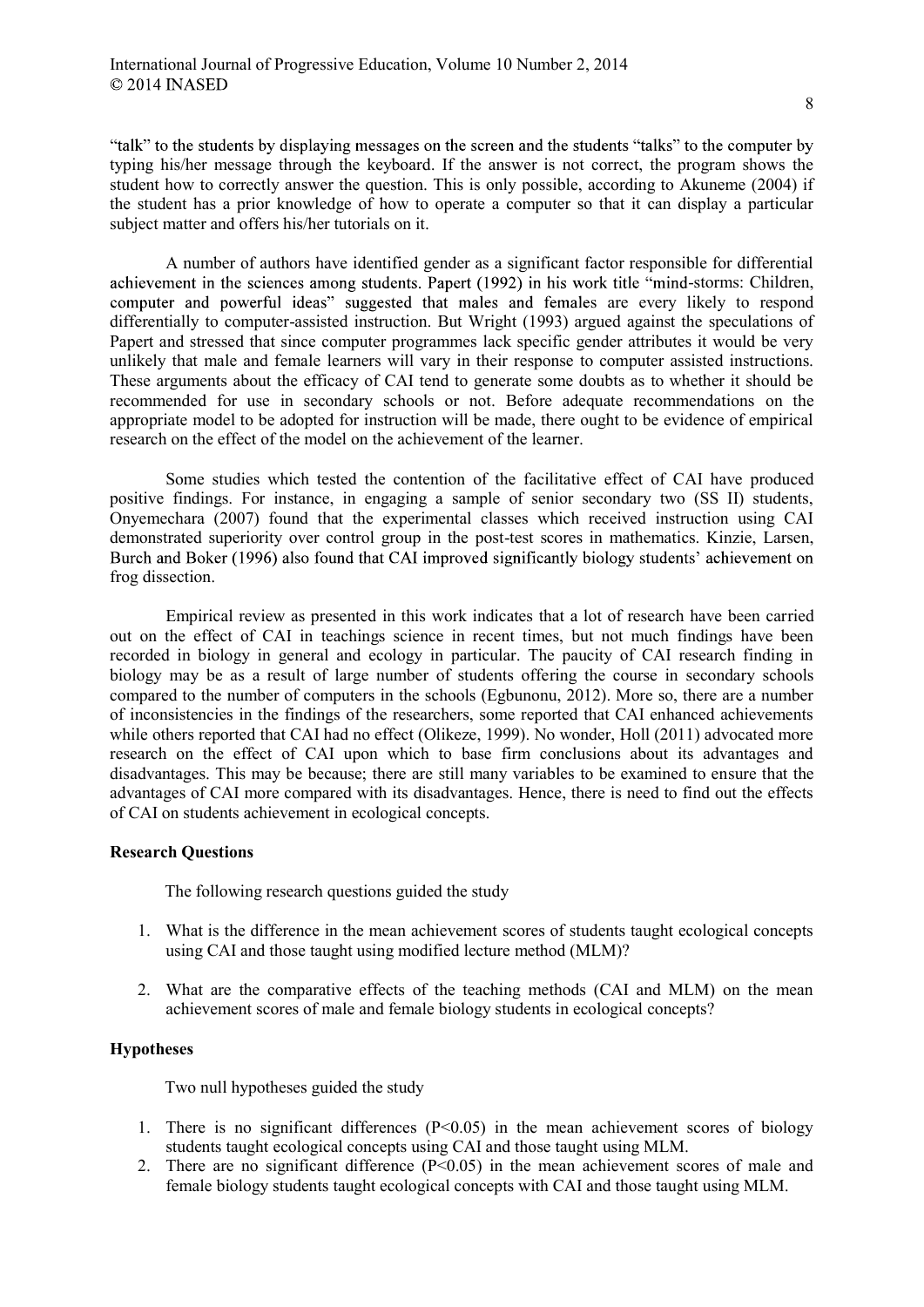#### **Methods**

The design of the study is quasi experimental, specifically, the pretest, post test non equivalent control group design. This design was used because intact classes were used since it was not convenient to randomly assign the students to experimental and control conditions. The sample for the study consists of sixty-six (66) senior secondary year two (SS II) biology students from two schools randomly sampled from twenty-seven (27) co-educational secondary schools in Aguata Education zone of Anambra State, Nigeria. Using flip of a coin one of the schools were chosen as the experimental group and the other, the control group. The experimental group had intact class size of 14 males and 18 females ( $N = 32$ ) while the control group had 14 males and 20 females ( $N = 34$ ). All the students in each of the two intact classes were used for the study.

### **Instrument**

The only instrument for the study was a Biology Achievement Test on Ecological concepts (BATEC). BATEC is a 50 item, 5-option multiple choice objective test developed by the researchers based on two units in ecology (Ecology of population and ecological management) taught. A test blue print was developed based on the relative emphasis on each of the curriculum (appendix 1 refer). Out of the initial 55 items, 50 items were found suitable in terms of discrimination and item difficulty indices after careful items analysis. A reliability coefficient of 0.91 was established using Pearson product moment correlation technique.

#### Development of the programmed Instruction in Ecology (PIE)

The PIE was developed by the researchers, with the help of an expert in computer programming. Visual Basic language was used in writing the programmed instruction which was based on the validated lesson plans developed by the researchers.

### Procedure

The experiment was conducted by the researchers while other regular classroom teachers observed what was going on. The researchers must teach the experimental group alone because of their wealth of experience in CAI. More so, biology teachers consider Ecology concepts difficult to teach (Okebukola, 2005). It may be very cumbersome for teachers to battle with how to teach ecology and how to deal with CAI which they may know little about how to implement. The researchers therefore had to teach both experimental group and control group to ensure uniformity. BATEC was administrated as pre-test to experimental and control groups before treatment commenced. The experimental group was taught using CAI while the control group was taught using MLM. (The teaching last for six weeks using the normal school timetable)

At the end of the six weeks set out for the study, the same test was administered on both the experimental and control groups as post-test. The scripts were collected, marked and scored using marking scheme prepared by the researchers.

#### **Results**

Mean and standard deviation scores of students achievement in BATEC were used to answer the research questions (Table 2 and 3) while Analysis of covariance (ANCOVA) was used to test the hypotheses at P<.0.50. Pre-test scores were used as covariates, thus serving to adjust for the initial differences between and within groups (Table 4).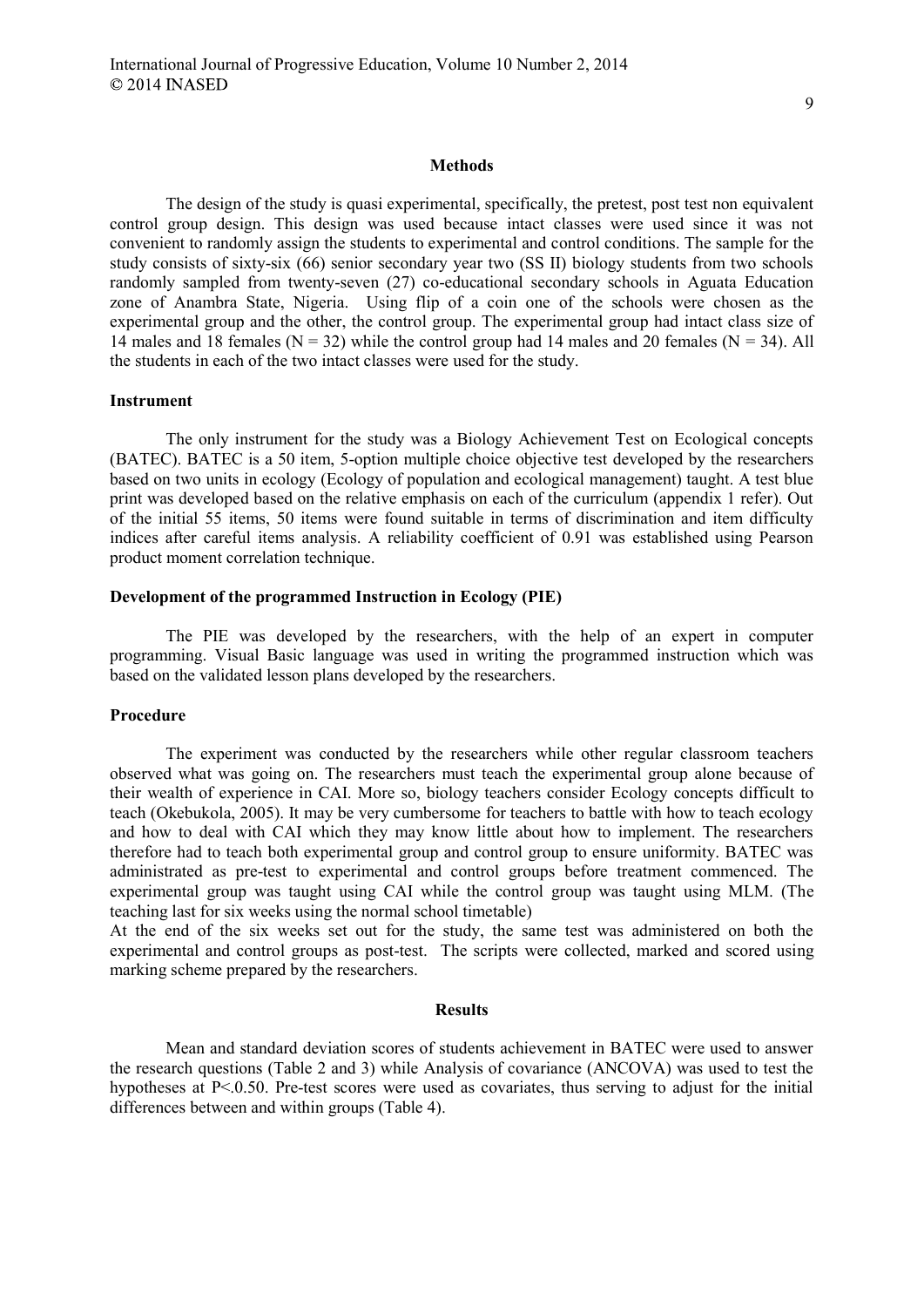| Group                    |    |       |       |
|--------------------------|----|-------|-------|
| Experimental group (CAI) |    | 54.44 | 10.75 |
| Control group (MLM)      | 34 |       |       |

Table 2. Mean (x) and Standard Deviation (SD) of students' overall post-treatment achievement score due to teaching methods

The result as presented in table 2 showed that there was a remarkable difference between the post-test scores of students exposed to CAI (experimental group) and post-test scores of those exposed to CAI (Control group) in favor of CAI. This means that students taught ecological concepts using CAI approach scored higher than those taught the same concepts using MLM.

|                                                      | Table 3. Mean (x) and Standard Deviation (SD) scores of students' post | treatment |  |  |  |
|------------------------------------------------------|------------------------------------------------------------------------|-----------|--|--|--|
| achievement score due to Teaching Methods and Gender |                                                                        |           |  |  |  |

| <b>Teaching Method</b> | <b>Statistics</b> | Gender             |       |  |
|------------------------|-------------------|--------------------|-------|--|
|                        |                   | <b>Male Female</b> |       |  |
| CAI                    | X                 | 55.71              | 53.44 |  |
|                        | <b>SD</b>         | 9.67               | 11.70 |  |
|                        | N                 | 14                 | 18    |  |
| <b>MLM</b>             | X                 | 44.14              | 41.10 |  |
|                        | <b>SD</b>         | 14.39              | 13.09 |  |
|                        | N                 | 14                 | 20    |  |

The results as presented in table 3 revealed that the mean scores of male students taught using CAI was slightly higher than the mean scores of their female counter part and also higher than the mean scores of male and female students taught using MLM.

| <b>Source</b> | of<br><b>Sum</b> | DF | Mean           | f-cal | f-crit | <b>Sign</b> | <b>Decision</b> | Remar   |
|---------------|------------------|----|----------------|-------|--------|-------------|-----------------|---------|
|               | squares          |    | <b>Squares</b> |       |        |             |                 | $\bf k$ |
| Corrected     |                  |    |                |       |        |             |                 |         |
| model         | 6868.422         | 8  | 85.8533        | 9.505 |        | 0.000       |                 |         |
| Intercept     | 11.417           |    | 11.417         | 0.126 |        | 0.724       |                 |         |
| Pretest       | 103.168          |    | 103.168        | 1.142 |        | 0.290       |                 |         |
| Methods       | 686.484          |    | 686.484        | 7.600 | 3.92   | 0.008       | S               | Reject  |
|               |                  |    |                |       |        |             |                 | H0:1    |
| Gender        | 165.078          |    | 165.078        | 1.828 | 3.92   | 0.182       | <b>NS</b>       | Accept  |
|               |                  |    |                |       |        |             |                 | Ho:2    |
| Error         | 5148.608         | 57 |                |       |        |             |                 |         |
| Total         | 165428.00        | 66 |                |       |        |             |                 |         |
| Corrected     | 12017.030        | 65 |                |       |        |             |                 |         |
| <b>Total</b>  |                  |    |                |       |        |             |                 |         |

Table 4. Summary of Analysis of Covariance (ANCOVA) of students' overall Achievement score by Teaching Methods and Gender

The ANCOVA of students' overall achievement scores presented on table 4. show that the effect of CAI in teaching ecological concepts was significant at P<0.05. The f-calculated was 7.60 against a critical value of 3.92 at 1 degree of freedom for numerator and 66 degree of freedom for denominator at the 0.05 level of significance. Since the calculated f-value (7.60) exceeded the critical value (3.92), the null hypothesis of no significant difference is rejected. Therefore it was concluded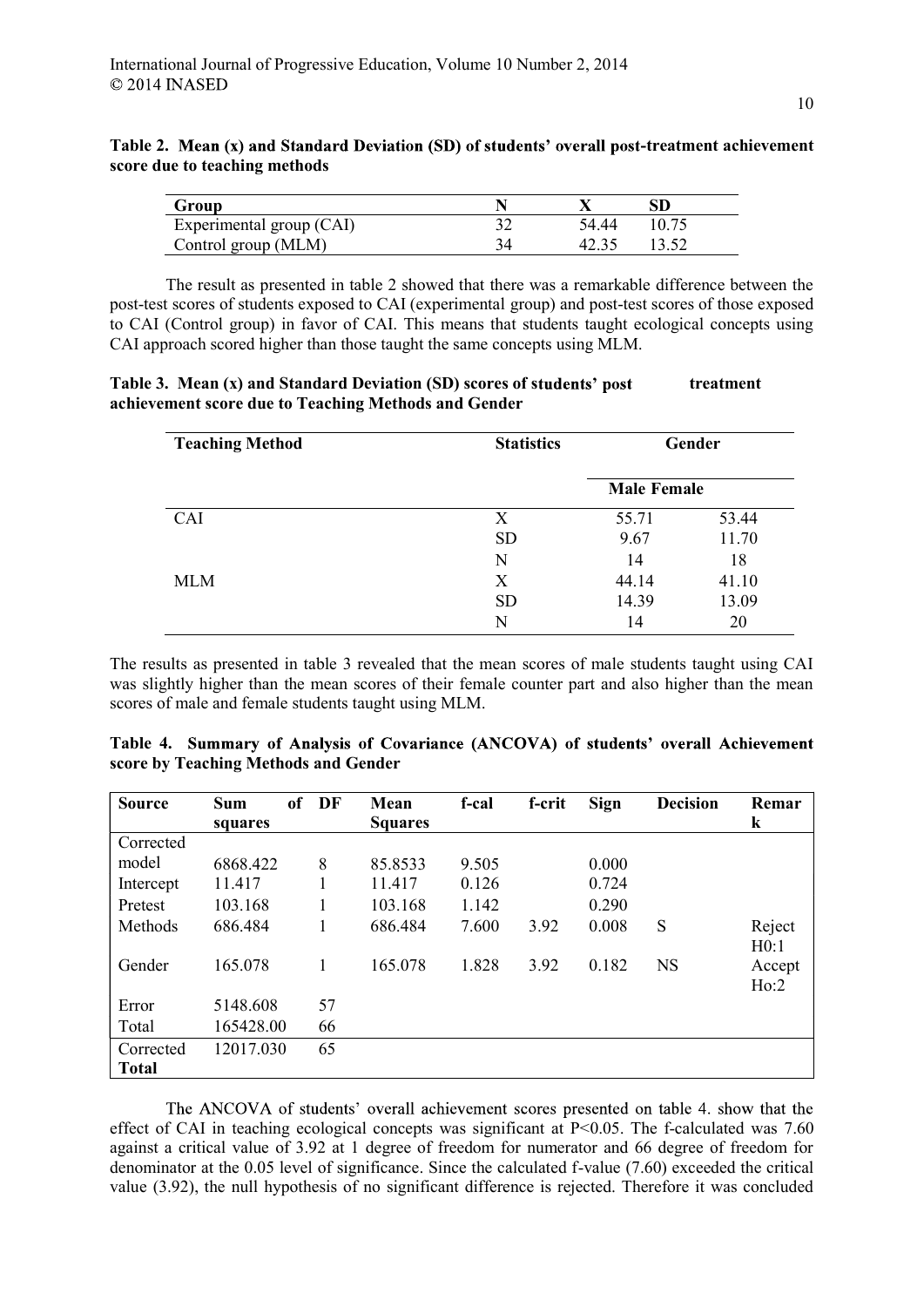that there is a significant difference in the mean achievement scores of biology students' taught ecological concepts using CAI and those taught using MLM.

Table 4 further revealed that, there is no significant difference due to gender on students' achievement in the ecological units understudy. The calculated f-value is 1.83, as against the critical value of 3.92 at 1 degree of freedom for numerator and 66 degree of freedom for denominator at 0.05 level of significance. Therefore gender (male and female) is not a significant factor in students' achievement.

## Discussion and Conclusion

The study shows that CAI had significant effect on biology students' achievement in ecological concepts. The students taught using CAI performed better than those taught using MLM. This finding were in line with those of Kinzie, Larsen, Burch and (1996) and Onyemechara (2007) who observed that the use of CAI improves students' achievement greatly. This superiority of CAI over MLM could be explained by the fact that CAI provided the students opportunity of going through the Programmed Instruction (PIE) at their pace and more than once in most cases. Again, the idea of self-evaluation and remedial activities provided by CAI could have helped the students to master the concepts without difficulty better than the control group.

Though there was a difference in the mean achievement of male and female students in favor of the male in both the experimental and control groups, the difference was not statistically significant. This present findings were in agreement with Olikeze's (1999), Imoko and Usman's (2008) and Onyemechara's (2007) findings that there is no significant difference in science achievement between male and female students taught with CAI.

From the findings of this study, we can conclude that CAI is more effective in improving students' mean achievement score in ecological concepts than the use of modified lecture method. This approach too does not discriminate between male and female students rather it appears to guarantee a learning experience that will be beneficial to all.

### Recommendations

Based on the findings of this study, the following recommendations were made:

- 1. Biology teachers in Nigerian secondary school should incorporate CAI as one of the methods used in teaching difficult concepts in biology
- 2. The government should utilize the services of various bodies like the science teachers Association of Nigeria (STAN), Nigeria Union of Teachers (NUT) and others to organize seminars, workshops and conferences to inform and train biology teachers and other science teachers on the use of CAI in teaching and learning
- 3. Teacher education programmes should include computer literacy programmes in biology method course content. This will ensure that the biology teachers are adequately trained on how to use CAI in teaching and learning.
- 4. Ministries of Education, both state and federal, should sponsor teachers to attend in-service course on the necessary ICT tools for teaching and learning. This is to make the teachers computer literate and to help them master the operation principles of CAI.
- 5. Government of Nigeria should provide adequate number of computers in schools, provide standby electricity generating sets and provide standard computer software in different topics of biology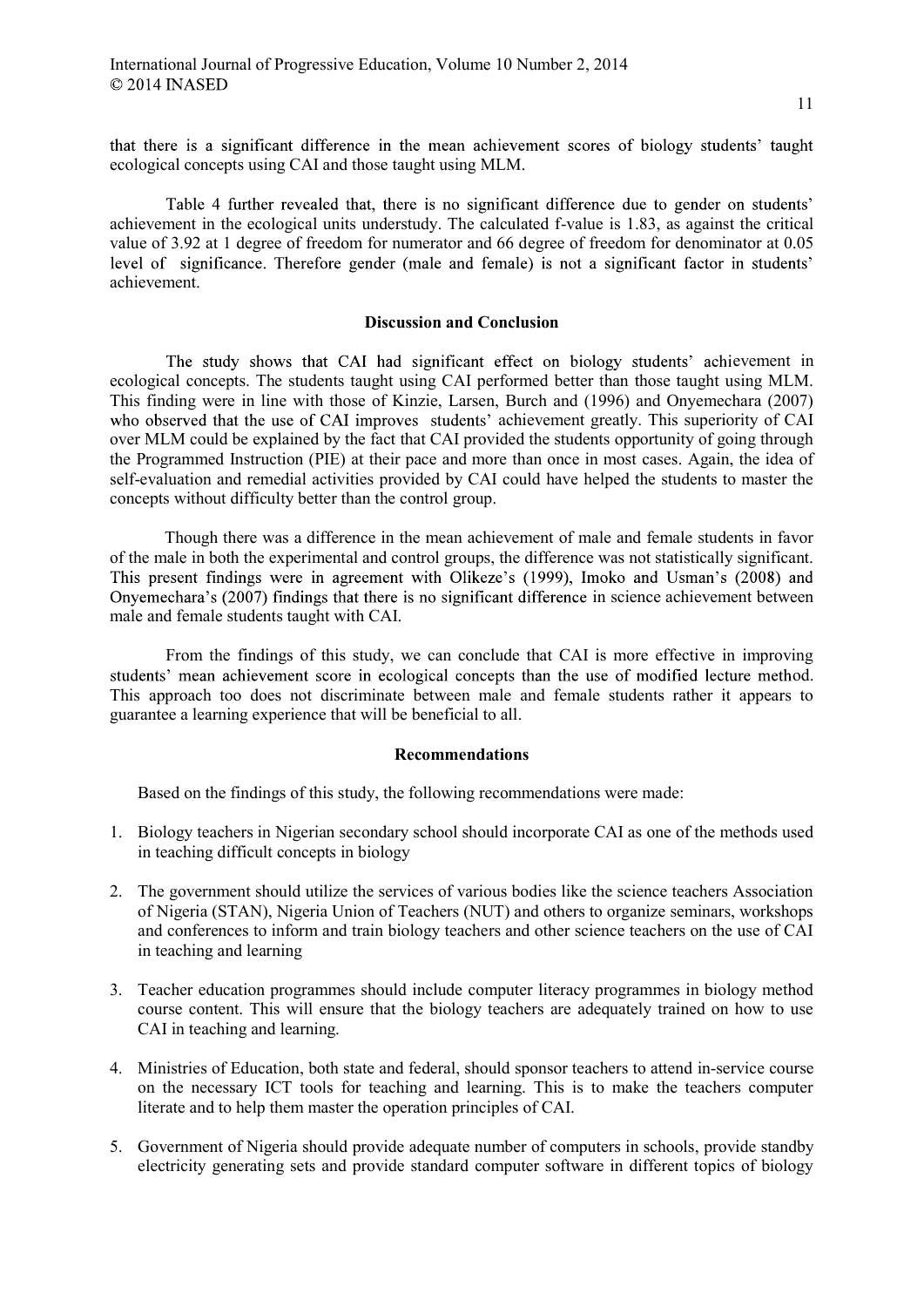#### References

- Akuneme, G. A. (2004). A computer assisted instruction (CAI) package on ICT and enhancement of education in the  $21<sup>st</sup>$  century. In C.V, Nnaka and A.A. Okafor (Eds). Information and communication technology and enhacement of education in  $21^{st}$  century in Nigeria. Akure: JBS printing and publishing company limited.
- Ali, A. (1998). Strategies, issues, fundamentals and trends in science education in Africa. Onitsha: Cape publishers international Ltd.
- Besong, F.F. & Obo, U.B (2003). Students' performance in science, technology and mathematics in the era of globalization. Education Today 3 (1) 37-49.
- Egbunonu, R.N (2012). Practicalizing the teaching of living and non-living things using inquiry and process-based approaches. Science Teachers' Association of Nigeria biology Panel series, 58-63. Onitsha: New Life press Ltd.
- Egbunonu, R.N (2012). Effect of computer assisted instruction on secondary school students' achievement and interest in Ecological concepts. Unpublished Ph.D Thesis Nnamdi Azikiwe University Awka.
- Esomonu, P.N (1998). Principles and methods of teaching with elements of Microteaching. Awka: MAR PAT

Federal republic of Nigeria (2oo4) National policy on education. Lagos: Federal government press.

- Ige, T.A. (2001). Problem solving: A viable tool for teaching ecology concepts  $39<sup>th</sup>$  Annual Conferences proceeding STAN.
- Kinzie, M.B, Larsen, V.A.; Burch, J.B & Boker, S.M. (1996). Frog dissection via the world wide web: Implications for widespread delivery of Instruction Educational Technology Research and Development, 44 (2), 59-69
- Ojeme, B.O. & Umendu, E.C. (2004). Know your computer at a glance. Umunze: Annyco Printing Press.
- Okebukola, P.A.O. (2005). The race against obsolescence: Enhancing the relevance of STAN to national development. Memorial lecture series, 17, STAN.
- Olibie, E.I. (2002). Effect of computer-assisted language learning on students' achievement in English language. Unpublished Ph.D thesis Nsukka University of Nigeria.
- Olikeze, F.C. (1999). Effects of computer-assisted Instruction on secondary school students' cognitive achievement and interest in biology. Unpublished Ph.D thesis Nsukka University of Nigeria.
- Onuba, N.A. (2001). Application of educational technology to the teaching of English language. A paper presented at the National conference of the national association of education media and technology (NAEMT)  $11^{th} - 15^{th}$  September.